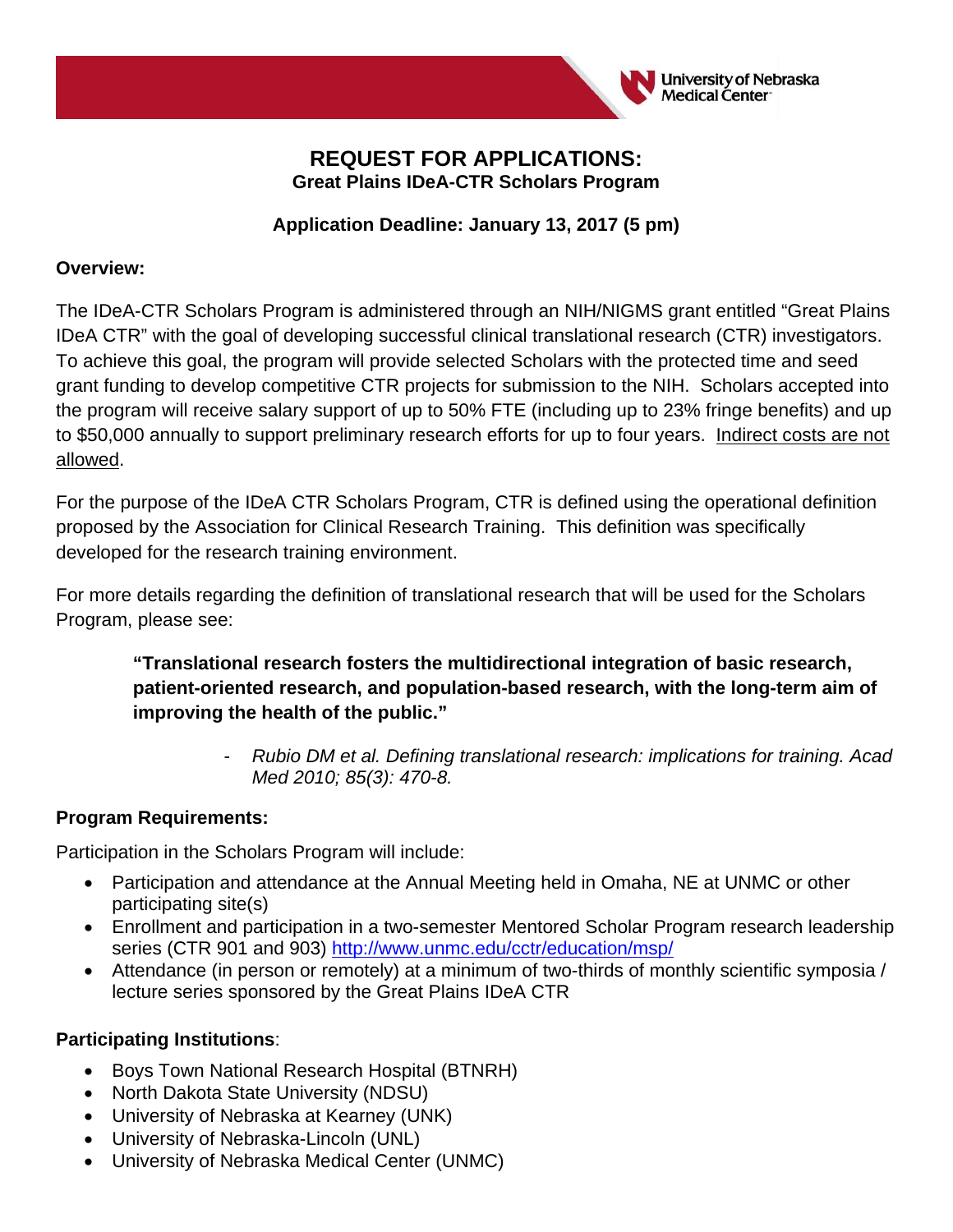- University of Nebraska at Omaha (UNO)
- University of North Dakota (UND)
- University of South Dakota (USD)

### **Eligibility:**

- Full time faculty at participating institutions, with preference given for individuals at the rank of Assistant Professor (MD, PhD, or equivalent).
- Eligible to apply for NIH funds (e.g., US citizen or a permanent resident),
- Has an established focus of relevant clinical, clinical-translational, or community translational research without previous NIH R01 or equivalent funding, and not on a currently mentored K award or a funded Center of Biomedical Research Excellence (COBRE) or IDeA Networks of Biomedical Research Excellence (INBRE). Current and former PD/PIs of an NIH Small Grant (R03), Exploratory/Developmental Grant (R21), Dissertation Award (R36), or SBIR/STTR (R41, R42, R43, R44) remain eligible.

# **Application Process:**

Application to the program is done centrally through UNMC's REDCap portal: https://unmcredcap.unmc.edu/redcap/surveys/?s=RLTK894CKX

- 1. Questions arising during application development may be sent directly the Professional Development KCA Director, Dr. Ted Mikuls (tmikuls@unmc.edu) or Operational Director, Dr. Lani Zimmerman (lzimmerm@unmc.edu).
- 2. Applications are to be submitted in REDCap.
- 3. Applicants requiring assistance with topics such as biostatistics or trial design in preparation of this application may contact the UNMC Center for Collaboration on Research Design and Analysis (CCORDA): https://www.unmc.edu/publichealth/centers/ccorda/ . CCORDA personnel may be contacted by email or by phone.
- 4. The IDeA-CTR Scholar Selection and Program Committee will review all applicant portfolios and schedule formal interviews for the top candidates.
- 5. Final scores will be submitted after discussion of candidates and rankings of the Committee will be presented to the Steering Committee for final selection. Applications will be reviewed in accordance with NIH guidelines for Career Development K-awards. The five criteria considered in providing an overall assessment will include: 1) candidate; 2) Career Development Plan/Goals; 3) Research Plan; 4) Mentor(s); and Environment & Institutional Commitment.
- 6. After a Scholar has received R01 or equivalent funding, her/his position will be opened for new applications from which a new Scholar will be chosen.

# **Application Deadline and Start Date:**

Applications are due by 5pm on January 13, 2017. Scholar selection is expected to be completed by March 1, 2017. Access to program funding will be granted when Scholars are admitted to the program.

#### **Required Application Materials:**

- 1. Full curriculum vitae (CV) of scholar applicant.
- 2. NIH biosketch of the proposed primary mentor.